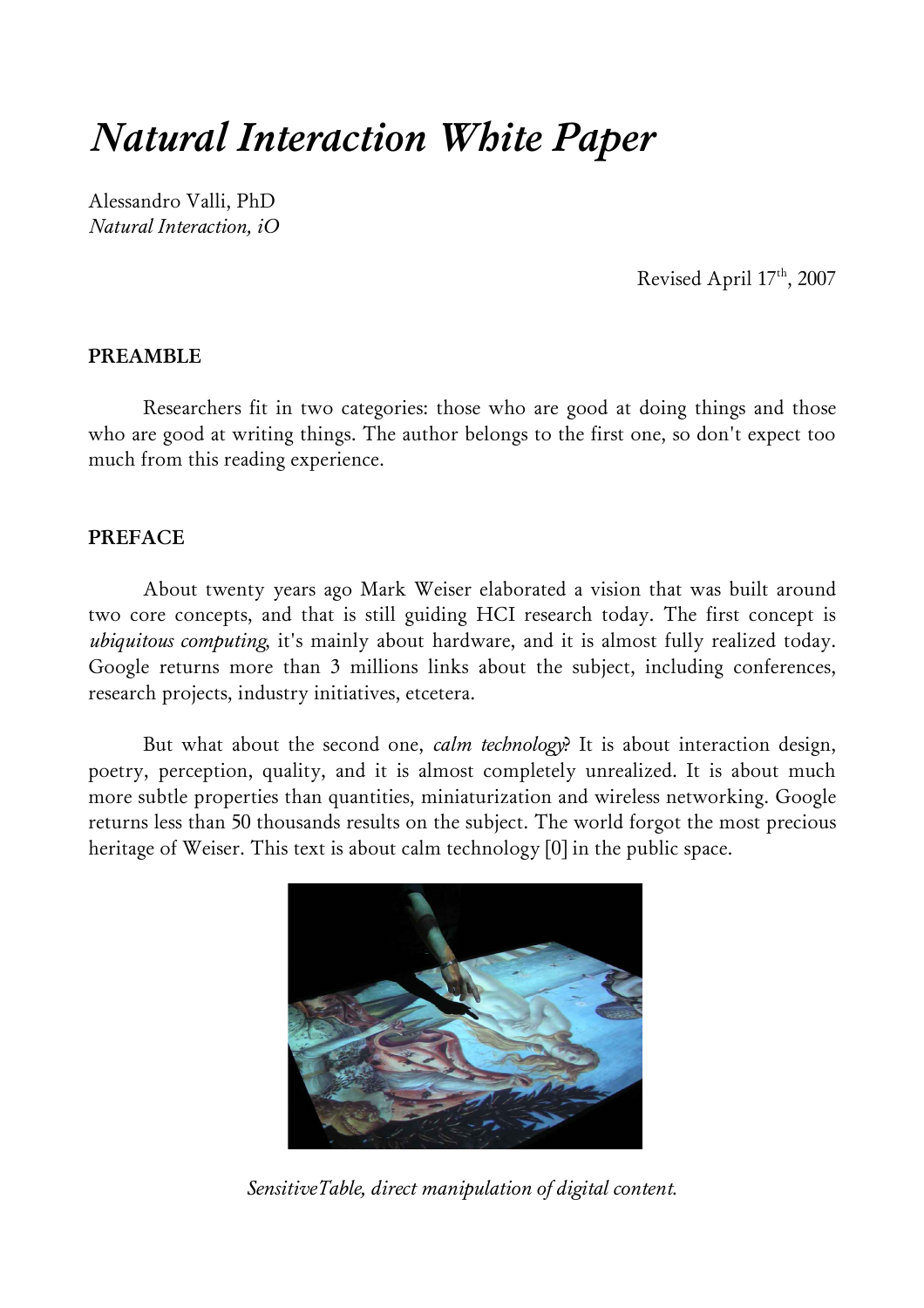## **INTRODUCTION**

The history of interface and interaction design is a path from complexity to simplicity, from machines designed for scientific purposes that could be used only from a few technologists, to pervasive devices, supposed to be simple to use for everyone, in everyday life. Such process deeply influences current design practices, still bound to metaphors derived from technological reasons (e.g. the windows, icons, menus, pointing paradigm). Nowadays, people must often use machines and interfaces based on the GUI paradigms or based on cerebral, abstract approaches (e.g. the hypertext), even in contexts where this is not appropriate, such as when having to do with the real world. In this paper an alternative design practice is proposed, grounded in cognitive and perceptual assumptions, that represents a discontinuity in this trend. The author defines this practice *natural interaction*.

This white paper addresses the problem of the relationship between humans and technology-enhanced spaces and physical objects (later defined as *artifacts*), the purpose of which is the communication of a meaning.

Interaction design is the art of instigating and guiding behaviors (or interaction dynamics) by means of proper static or dynamic stimuli (e.g. the shape of a hammer or the audiovisual feedback of an interface). Natural interaction is defined in terms of experience: people naturally communicate through gestures, expressions, movements, and discover the world by looking around and manipulating physical stuff. The key assumption here is that people are meant to interact with technology as they are used to interact with the real world in everyday life, as evolution and education taught them to do.

The creation of new interaction paradigms and alternative media conventions, that exploit the new machines' sensing capabilities and take care of human spontaneous ways to discover the world, is a great challenge for today's designers; at the same time, interactive technology, in terms of sensors, actuators and narrative intelligence, is still a matter of research for engineers and scientists. The author's work is focused on both of these two aspects, conceived as inseparable activities.

In this paper several artifacts are briefly described, as exemplifications of the theory. This practice work covers different needs, depending on the content that has to be communicated. In some cases a completely *visceral* experience is needed, in others a very *analytical* one. The artifacts can be enumerated from the more visceral to the more analytical: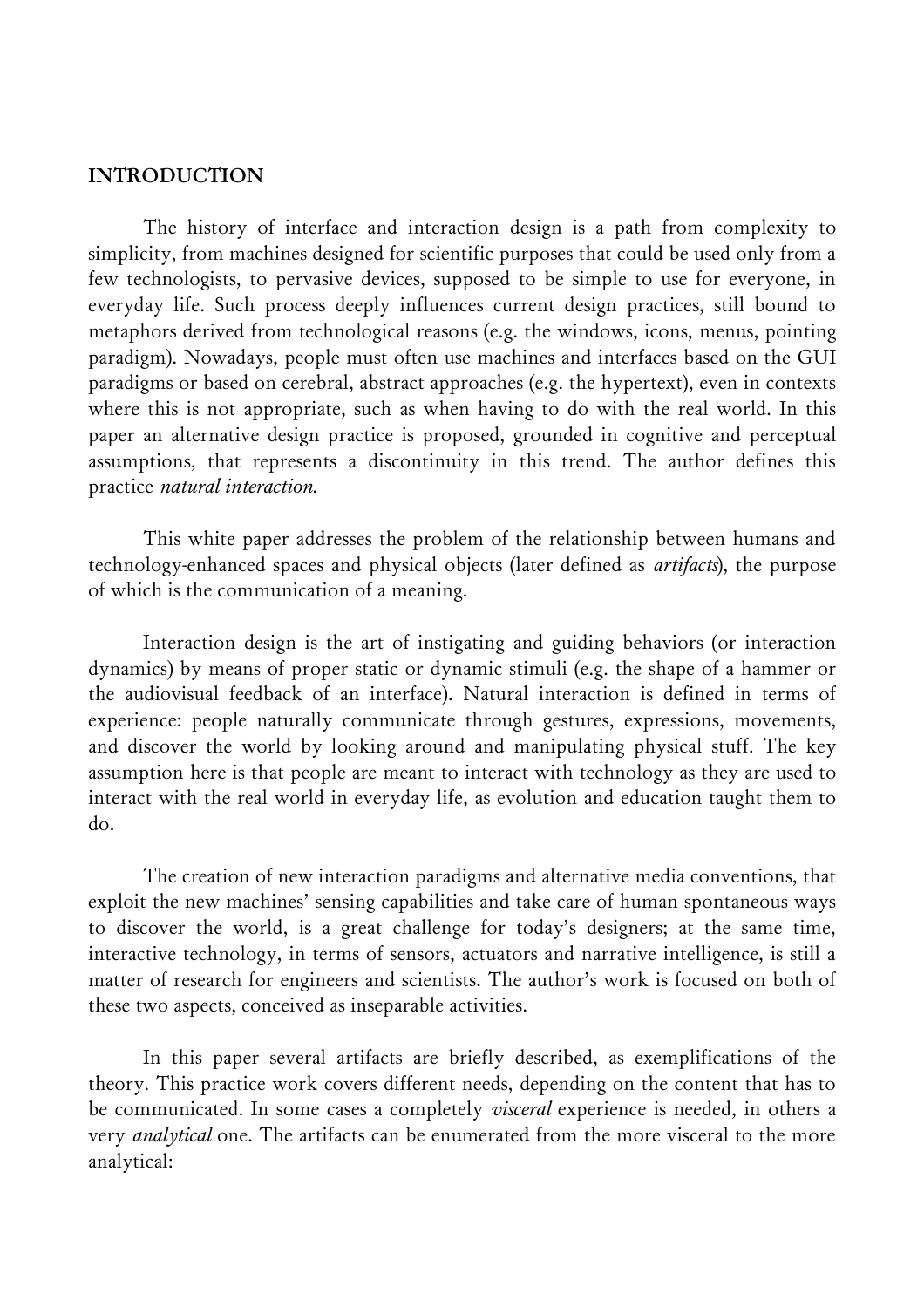- *1. SensitiveAdv and SensitiveFloor*
- *2. SensitiveWindow*
- *3. SensitiveWall*
- *4. SensitiveTable*

From top to bottom the language goes from extremely simple to (moderately) complex, both from the artifact to the person and viceversa. The sixth artifact discussed, the *SensitiveSpaceSystem*, enables a visceral to analytical cross experience.

The approach here proposed is based on spontaneous, straightforward interaction, in order to let the interaction scheme disappear to users' attention, which thus remains focused on content; it is also aimed at creating an aesthetics of interaction, not focusing merely on usability issues.

Historically, the language between people and machines has been determined mainly by technological constraints, and humans had to adapt to such language; it is now possible to make machines able to adapt to humans' languages, in terms of sensing, presentation and narration [1]. This requires a new language paradigm. A simple example is useful to understand the concept of natural interaction.

## **VISION**

*A five-months-old child lying in his cradle, looking upwards with curiosity and interest* at a group of toy bees hung over the cradle, flowing around in the air; the neonate stretches his *arm in order to grasp the bees, but doesn't reach them. Those colored moving stimuli are very attractive for the newborn, and he reacts expressing his interest.*

The design strategy here presented is built around this notion. Its purpose is to radically follow the dynamics described: to present information and content in an attractive and clean way, and to let people express their interest and will spontaneously. The key aspect of the framework is to preserve immediacy, to refuse additional elements that could increase the complexity of the interaction dynamics; this is especially important when computing becomes pervasive and meets the physical space, since aesthetics here is an issue, both in terms of appearance and in terms of interaction patterns, that should be coherent with everyday experience.

Natural interaction is achieved through a combination of many factors; such factors must not be considered by themselves, but have to be analyzed as a whole, since the whole defines the overall experience: it is senseless to discuss sensing of human actions without analyzing the feedback sensed by the subject; it is senseless to design a physical space without a deep understanding of the perceived technology it will host.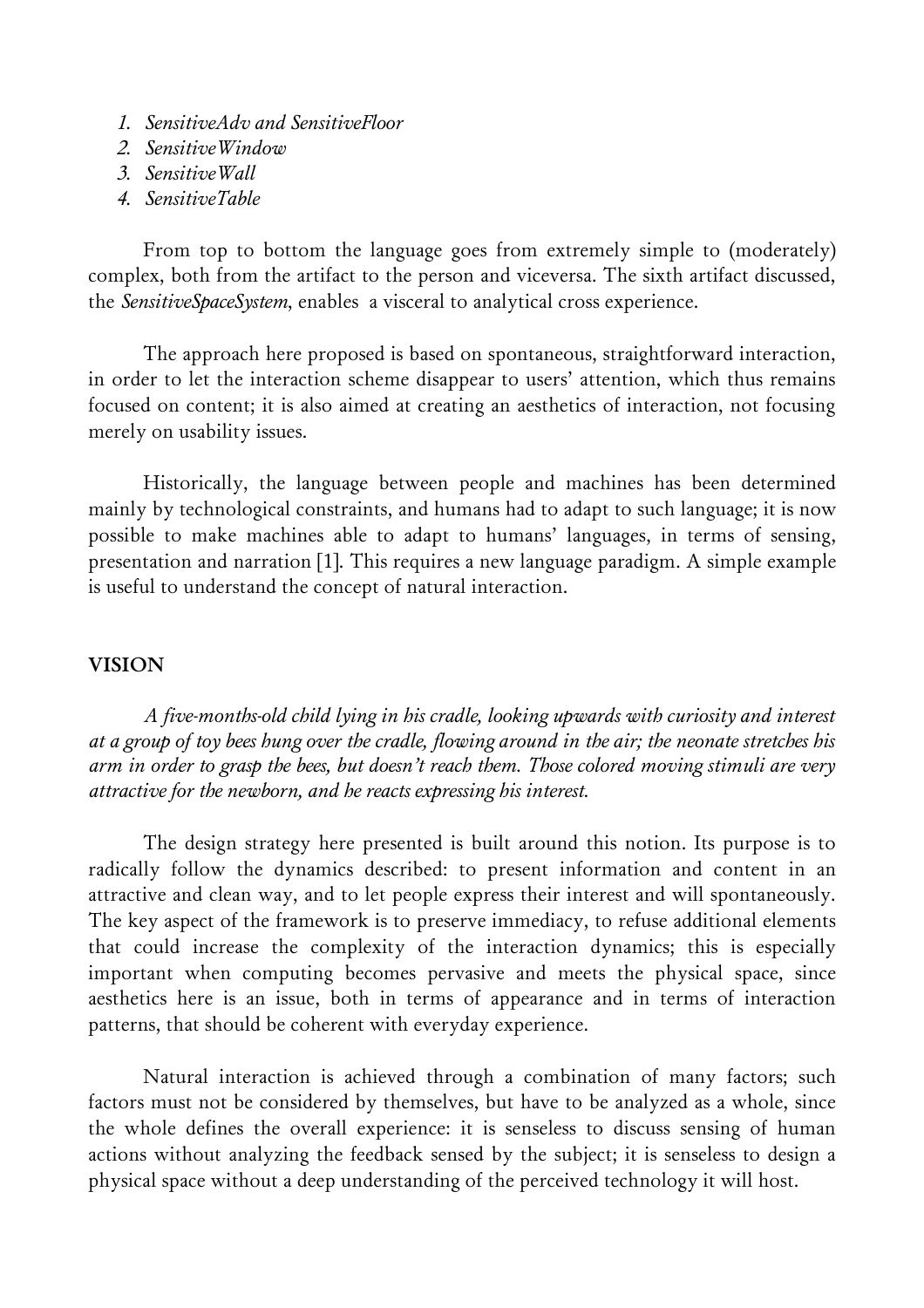

*SensitiveFloor, water.*

## **SensitiveAdv and SensitiveFloor**

The SensitiveFloor is a video projected floor section (not necessarily rectangular) observed by an optical sensor that detects people motions. A variety of audiovisual experiences has been developed, including digital water, mosaics, and games. The system runs at 60 frames per second with a resolution of 4 centimeters.

The SensitiveAdv, although technically similar, doesn't rely on a white matte to project onto; high contrast images are pervasively projected onto the environment (e.g. being it wood or concrete). A small (30 centimeters wide) video or animation on black background (thus *invisible* using good quality DLP projectors) is projected on a wall or on the floor. As someone moves across it the animation expands from that point, involving a much larger area, and expressing content; then the animation goes back seamlessly to the small initial stimulus.

## **LESS IS MORE**

Italian artist and designer Bruno Munari used to say that progress is when things are made simpler. *Less is more*. Simplicity leads to an easier and more sustainable relationship with media and technology.

In current interfaces, contents are often immersed in a bunch of audiovisual objects (e.g. widgets, notification sounds) associated with functions and information; this draws people attention away from the content itself, and makes aesthetics and functional integration with the overall environment difficult, if not impossible. Moreover, this is similar to contemporary culture, where things are always immersed in many opinions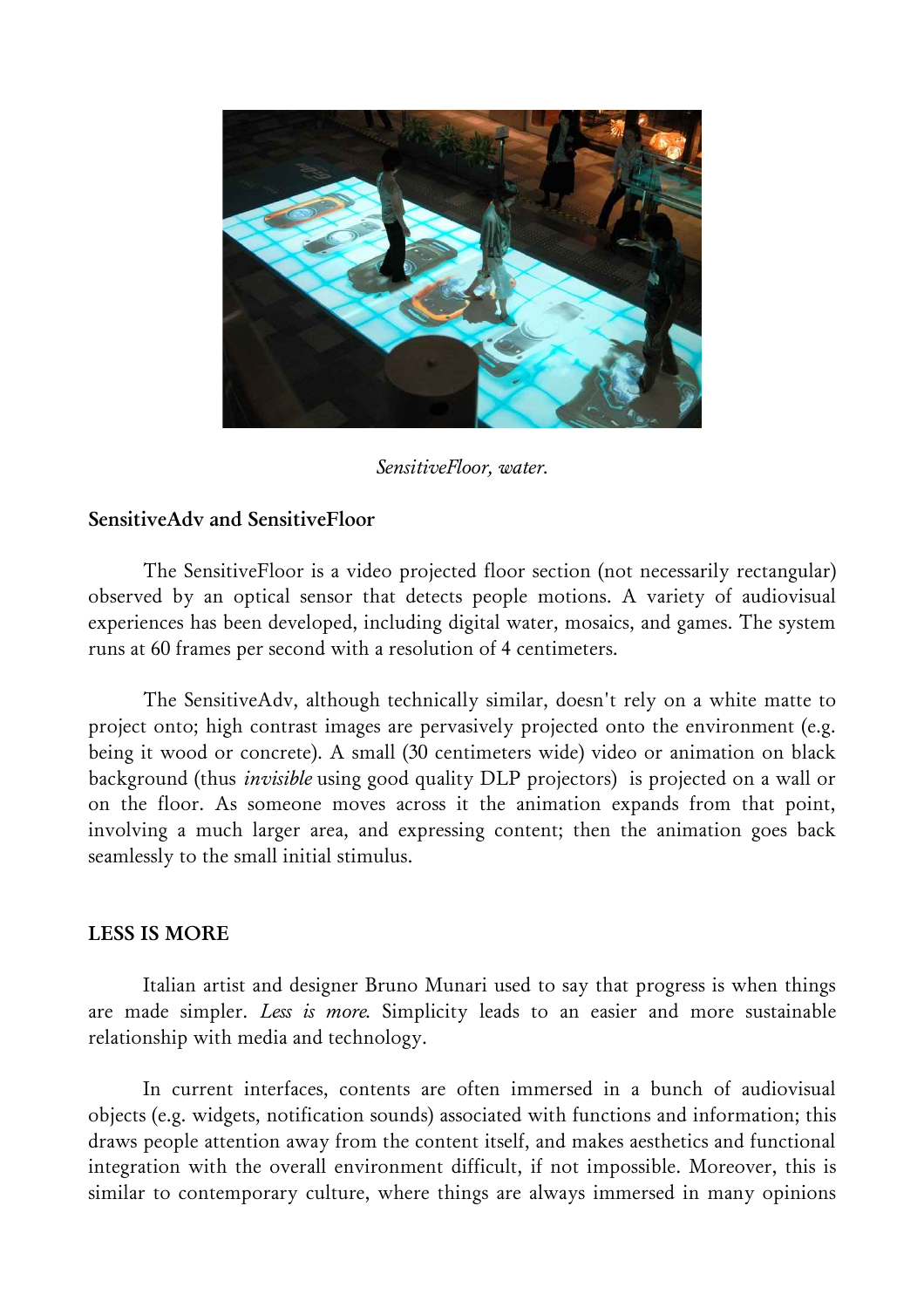and comments: it is necessary to unleash the power of things, the power of contents, by putting these back in the foreground, following a Thomistic approach. The higher the level of abstraction of the interface, the higher the cognitive effort required for mere interaction. The first direction in which simplification takes place is the removal of any kind of mediation between the person and the machine, to achieve the greatest immediacy. This happens at different levels: interaction schemes, representation of content, information organization, disappearing of devices into interaction-related objects (devices not perceived as technology-related devices).

As technology becomes invisible at all such levels, from a perceptual and cognitive point of view, interaction becomes *completely* natural and spontaneous. It is a kind of *magic*. One of the characteristics of a successful natural interface is thus the reduction of cognitive load on people interacting with it. Simplicity is not necessarily obtained through a reduction of information: it can be provided through order and aesthetics, as in the beautiful stained glasses of a Gothic church.





*Chartres, stained glasses.*

# **ANALOGY**

Many attempts are being made at redesigning interfaces for multi modal purposes; most of these rely on standard GUI paradigms, extended to deal with multi-point input devices, speech etcetera. The natural interaction framework instead suggests acting more radically. The interface is seen only as a *simulacrum of reality*, seamlessly integrated into surrounding reality. Natural interfaces are modeless, i.e. their behavior does not manifest different functional modes; interruptions are not allowed; as an example, state changes are not marked by confirm requests, but these happen as continuous transformations that can be reversed at any time by stopping the human expression that started them, or by starting an other (exclusive) expression; the transformation will become irreversible only as it is finished. Such interfaces are not grounded on metaphors or paradigms, since these are structures that would introduce unacceptable cognitive leaps; on the contrary,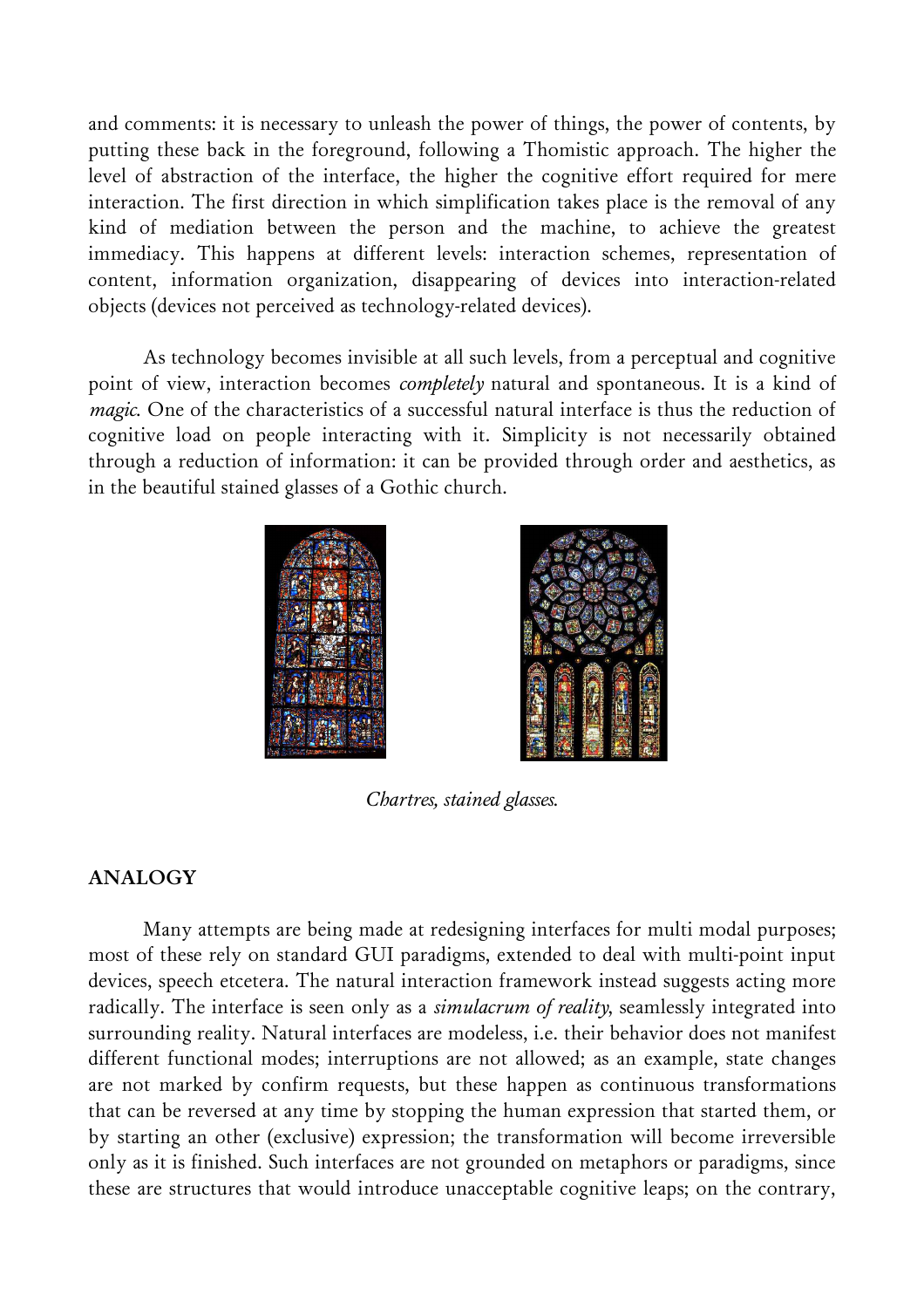these are based on a faithful simulation of reality. Users are not required to wear or deal with technological devices; such devices are always concealed into everyday objects and everyday interaction modalities [2].

The objective of the framework is to let people spontaneously interact with digital objects as they do with real ones; to achieve this, *digital objects must appear and behave like real ones*. Physical objects obey to the laws of physics; digital objects don't: digital content may manifest and change in ways that are impossible for physical realities (e.g. images may appear and disappear abruptly) so a series of (simulated) physical constraints is applied to the digital content. It helps to think that actually the *digital doesn't exist*, it's just a form of representation. Paul Dourish wrote: "[Embodiment] strikes to make computation (rather than computers) directly manifest in the world so that we can engage it using the same sets of skills with which we, as embodied individuals, encounter an embodied world. So, it exploits our physical skills, the ways in which we occupy and move around in space, and the ways in which we configure space to suit our needs" [3].

Common real objects are persistent, can't teleport, and their appearance transformations are relatively slow. By applying similar behaviors to digital objects, interaction turns into an intuitive experience; moreover, human perception is well suited to track seamless changes, without involving additional cognitive effort. Ungar and Chang wrote: "User interfaces are often based on static presentations - a series of displays, each showing a new state of the system. Typically, there is much design that goes into the details of these tableaux, but less thought is given to the transitions between them. Visual changes in the user interface are sudden and often unexpected, surprising users and forcing them to mentally step away from their task in order to grapple with understanding what is happening in the interface itself" [4]. Seamless evolution of the content manifestation is aimed at making people precisely aware of the progress of the transformation.

The interfaces follow the principle of continuity; *natura non facit saltus*, nature does not progress by leaps. The interface doesn't introduce novelties that would draw persons' attention: the category of novelty is only associated with content.

Digital objects in natural interfaces are made solid, with a mass. Accelerations and decelerations affect the movement of such objects, as well as the changes of other properties, such as video fade in and out or audio volume shifts. These objects are so made cognitively persistent, and the interface gets a seamless behavior. Digital content gives the illusion of being real as the furniture, the physical setup that hosts interaction. The more the interactive space is coherent, the more users will be able to collaborate and solve interaction conflicts.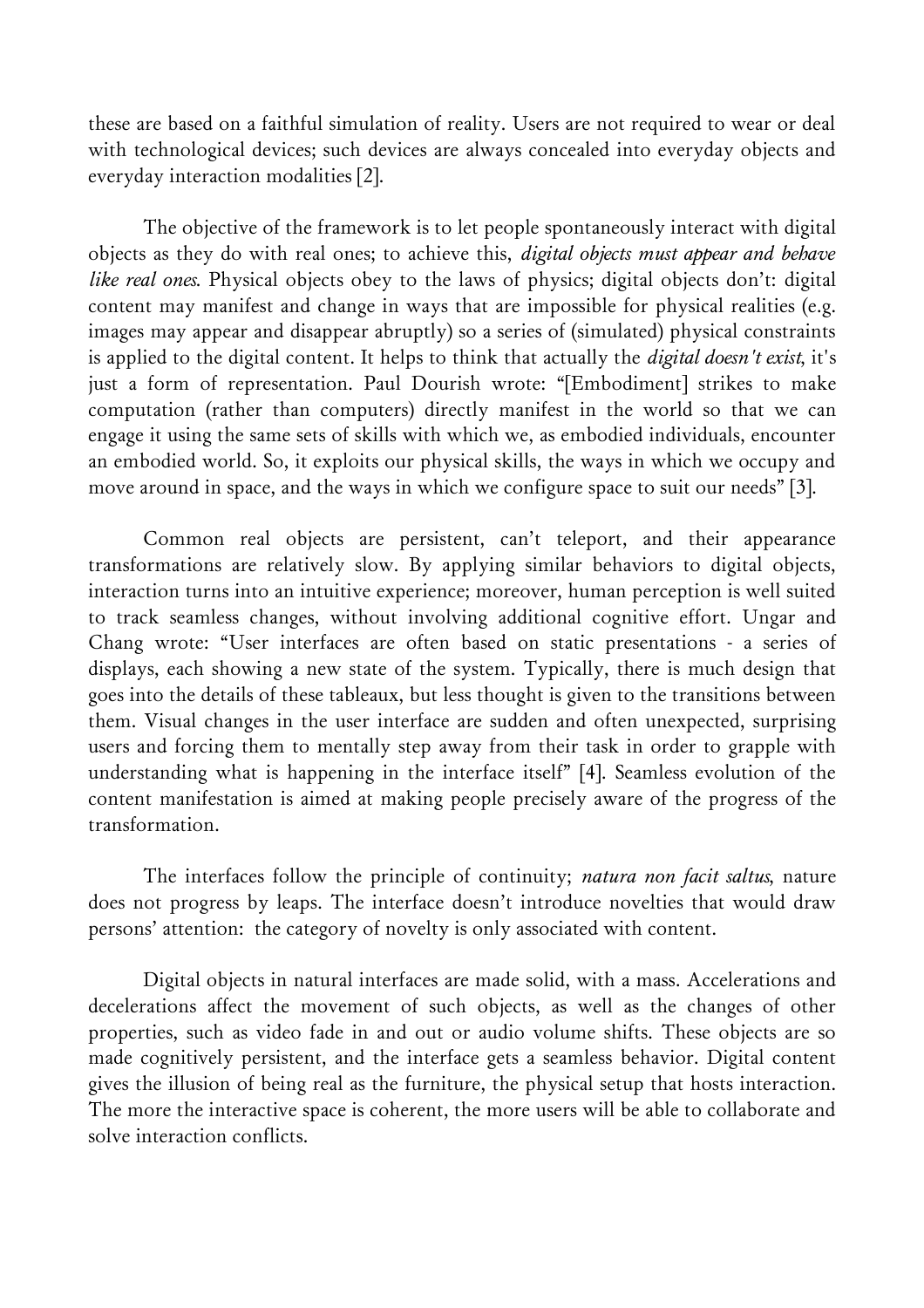## **SENSING**

Alex Pentland wrote in the Scientific American: "The problem, in my opinion, is that our current computers are both deaf and blind: they experience the world only by way of a keyboard and a mouse. […] I believe computers must be able to see and hear what we do before they can prove truly helpful" [5].

In order to let the artifacts sense the described subset of human expressions, the author developed a set of software modules, designed to process the rough input streams from sensors and extract features useful for the interpretation of users' interest. Such modules couple with three different kinds of sensors:

- Cameras
- **Microphones**
- RFID



*Interactive frescoes, Palazzo Medici Riccardi, Florence.*

## **Cameras**

By means of robust computer vision techniques, video feeds from a collection of digital cameras that observe the interaction space are processed in real-time, providing information about presence and location of people, actions performed and behaviors. In order to make vision sensing reliable and robust to changes in the environment, the cameras used are sensitive only to the near infrared (NIR) spectrum and the scene is illuminated with NIR light; this makes functioning possible also in dark settings, suitable for video projection.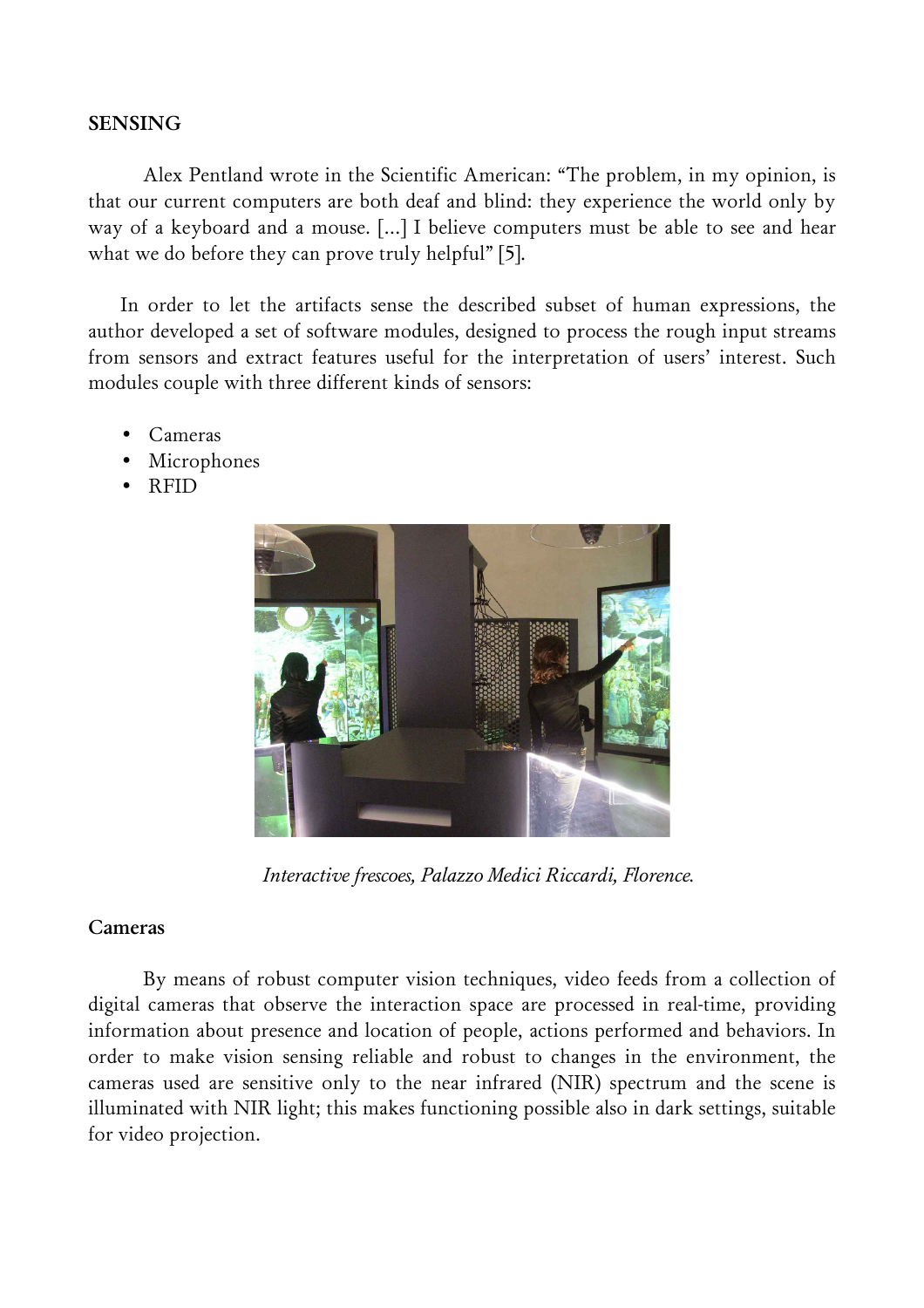## **Microphones**

Statistical audio analysis methods, similar to those used for speech recognition, have been implemented in order to classify and recognize sounds from the environment. Instead of recognizing specific commands, audio is processed in order to detect hints about behaviors, such as silence, chat, scream, applause, tap. This information can be used to estimate the level of attention of the public near the artifact. Microphones are hidden in the environment (e.g. below the table surface or in the ceiling) and are invisible to users. Several speaker independent speech recognition modules have been developed in order to detect words from very small vocabularies in quite silent environments; the modules are activated only when needed and don't provide a continuously ready speech interface.

## **RFID**

Radio frequency identification technology is used to let the artifact recognize physical objects that are part of the interactive setting. Tiny RFID tags are hidden inside such objects, and antennas are integrated in the environment at specific locations: as the users move the objects towards the hidden antennas, the system detects and identifies these and tweaks presentation accordingly. This method allows non-appearance-based recognition. A range of RFID tags and antennas is available from the industry; in particular, there are devices that are designed to be used and worn by people, and devices that allow the management of collisions (multiple tags present simultaneously inside the reader range).

Other sensors have been experimented and used without having to develop custom software modules; as an example, touch sensitive LCD panels or films and OLED buttons allow direct selection and manipulation on small and medium visualizations. All the information provided by the sensing modules has to be integrated and injected into the narrative engine [6].

## **ACTUATORS**

In order to make content manifest in the real world, the artifact exploits bidimensional visualization devices, such as LCD panels, plasma screens and video projections; directional speakers, to let people hear audio content in specific locations or from specific directions; odors emitters and controllable light sources; the author also experimented auto stereoscopic displays, holographic (pseudo) three-dimensional visualizations, and micro computers concealed inside everyday objects and tools.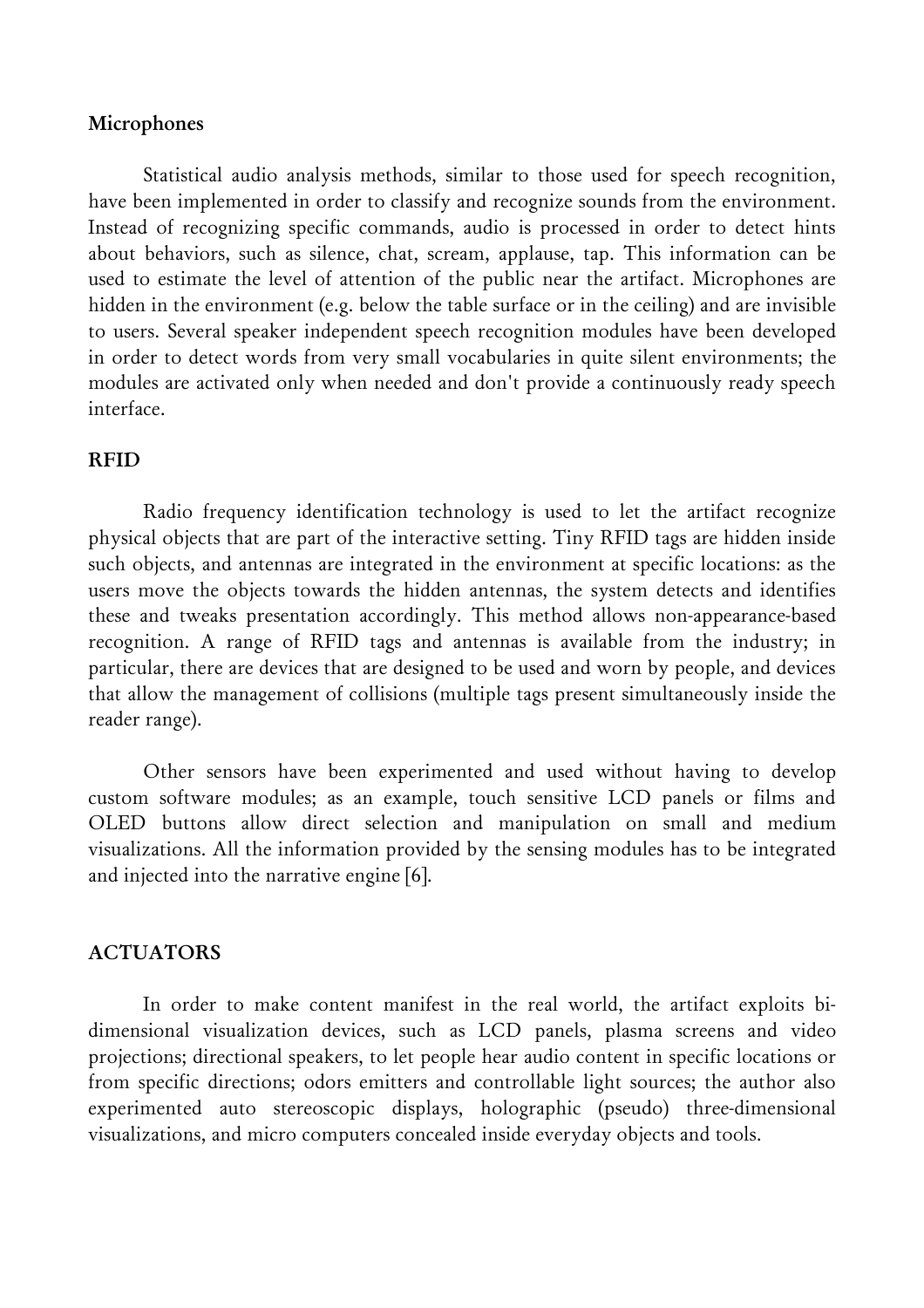## **AFFORDANCES**

The concept of affordance is a key element in the proposed approach. Mark Weiser wrote: "An affordance is a relationship between an object in the world and the intentions, perceptions, and capabilities of a person. The side of a door that only pushes out affords this action by offering a flat push plate. The idea of affordance, powerful as it is, tends to describe the surface of a design" [0].



*Apple Macintosh, an abandoned early concept for the first Finder interface. Files on disk are shown inside a graphical representation of a disk on screen.*

Affordances are common to traditional interaction design; nevertheless, the author suggests using these in a very strict, radical sense. Designing things that people can learn to use easily is good, but it's even better to design things that people find themselves using without knowing how it happened. The interface content and the physical setup are carefully designed so that users can spontaneously and intuitively interact with the space in a successful way; the environment suggests and guides interaction. Ishii and Ullmer wrote: "Our vision is [...] about awakening richly-afforded physical objects, instruments, surfaces, and spaces to computational mediation, borrowing perhaps more from the physical forms of the pre-computer age than the present" [7].

Physical objects that can be grasped and moved play a fundamental role in natural interfaces: since the set of human expressions that is considered spontaneous and general does allow only selection, more complex functions are mapped onto physical tools and objects that can be put in touch or near contents.

Aesthetics of affordances plays a relevant role; science fiction writer Frank Herbert wrote: "A leaping fish had been shaped on the wood with thick brown waves beneath it. [...] If he pushed the fish's one visible eye that would turn on the room's suspensor lamps. One of the waves, when twisted, controlled ventilation. Another changed the temperature" [8]. Why is this portrait so unusual?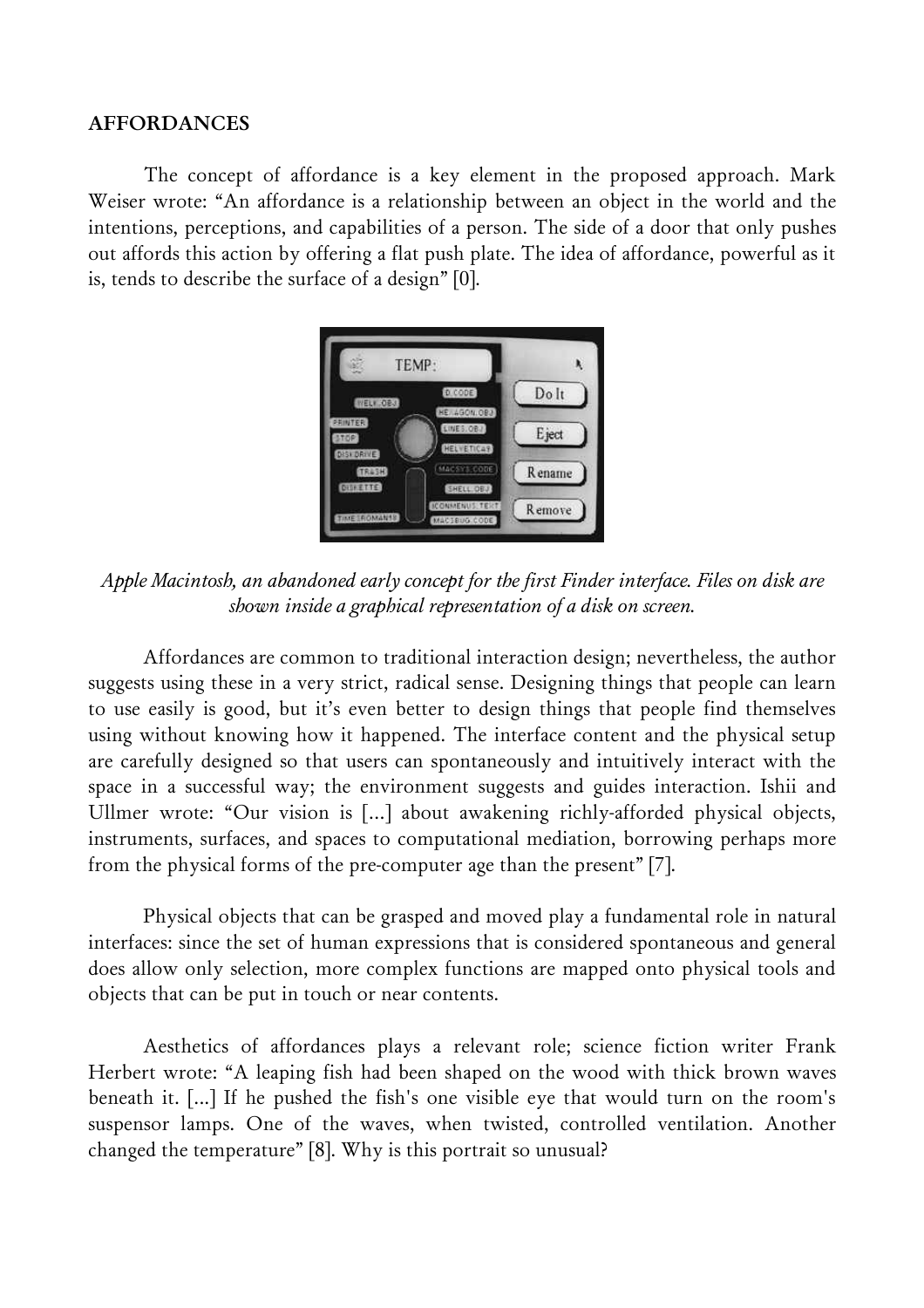## **DIRECT MANIPULATION**

Common computer interfaces made people used to move a mouse on a horizontal surface to control a visual pointer on an almost vertical display surface. On the contrary, natural interaction requires direct manipulation of the objects involved in interaction; the media space and the manipulation space (the space that the person can reach with his limbs) must be coincident or related by deictic projection, in order to give people the illusion of being in a coherent real situation, thus allowing a much easier and satisfactory experience. Gestures are much richer than traditional input methodologies: users are allowed to interact creatively, and express by leaving a sign on the interface surface; moreover, differently from traditional GUI interaction modalities, natural gestures are easily understood by other spectators, and this enables a shared, social interaction experience between actor(s) and spectator(s).

## **PUBLIC SPACE INTERFACES**

The way occasional users approach interactive artifacts in public spaces is very different from the relation between traditional users and personal computers. In this latter case, people are motivated to start interaction, they have a purpose that is clear (e.g. editing a text or checking the e-mail); they know the semantics of the interface, or learn it reading some instructions. Moreover, users are used to deal with a general purpose interface (the operating system's GUI) and voluntarily start the applications they need; after the desired task has been completed, the application is closed. Natural interfaces have a different nature, which can be detailed enumerating some key differences and peculiarities:

- Persons experiencing naturally interactive artifacts are not necessarily active or willing users, they can just be passing by and enjoy passively the encounter, the interface includes a basic reactive behavior for this situation.
- Users are not motivated; the interface must be attractive (like signage) in order to catch the attention and then hold it.
- The interface must suggest that the artifact is interactive, since most people will not think it is; the greatest problem is to convey the initial stimulus, the hint that causes the first voluntary action of the person towards the system; once interaction is engaged, it will be easier for the person to learn the additional interaction capabilities of the system.
- Users don't know how to interact, since there is no common ground of semantics as in GUIs; the interface has to be intuitive and self explaining.
- Duration of interaction is little, a few seconds or a few minutes: one more reason to offer immediate and intuitive access to synthetic content.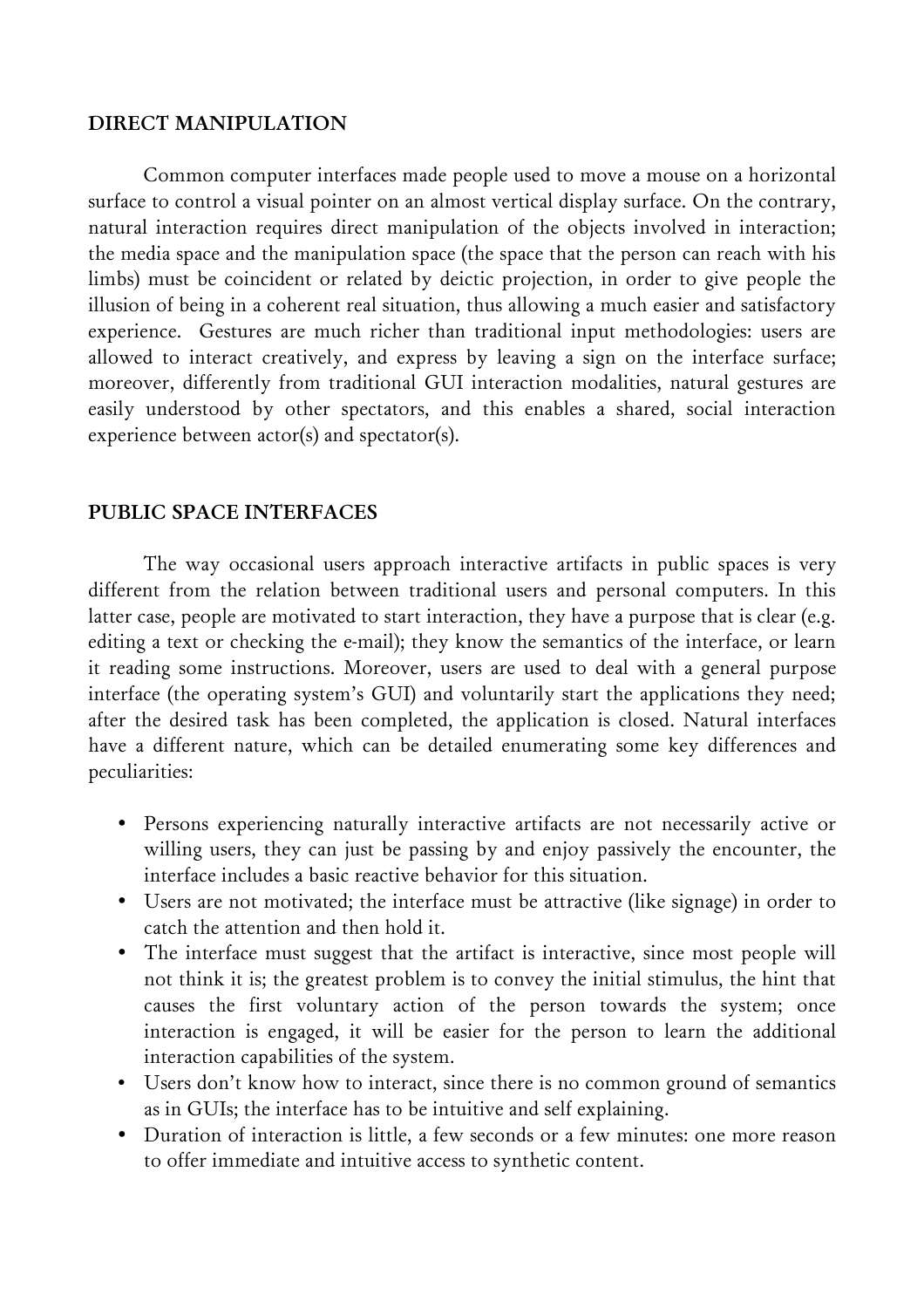- The interface has a *24h* behavior, without splash screens, *begin* and *end* phases of interaction; natural interfaces are not started by the user, these are virtually always on, a user finds the interface as the previous user left it.
- Interactive artifacts are social environments. In public spaces there is often a continuous flow of people: while one or more are actively interacting with the space, there will probably be others looking at them and waiting for their turn. Such spectators *implicitly* train by observing current users while enjoying content presentation. *Imitation* is thus a key dynamics; interaction modalities also need to be learnable imitatively. In order to test prototypes, the author takes as a rule of thumb that a natural interface must be learnable in five seconds of imitation or 20 seconds of intuition maximum.
- Since the artifacts involve even large spaces and large displays, interaction happens at different levels in an extended space: a direct manipulation zone allows active interaction, while a surrounding implicit zone allows more basic interaction or even only public display behaviors.
- Common people are ashamed of trying to interact with artifacts they don't master in front of other people looking at them. Design must address discrete gestures or actions and physical layouts that preserve some sort of intimacy.



*SensitiveWindow, outside a bank.*

# **SensitiveWindow**

The SensitiveWindow is designed to detect people presence and expressive actions in front of a shop window display (in uncontrolled lighting conditions), and to present contents in a very immediate way, suitable for communication with outdoor passers-by. People positions and walking directions are estimated in order to trigger the appropriate engaging contents (e.g. full screen movies created to *invite* or *surprise* someone walking left to right, etcetera).

The *touchless* display detects people hands up to 20 centimeters from the window glass, and allows detection of content selections events. Hands are tracked at 60 frames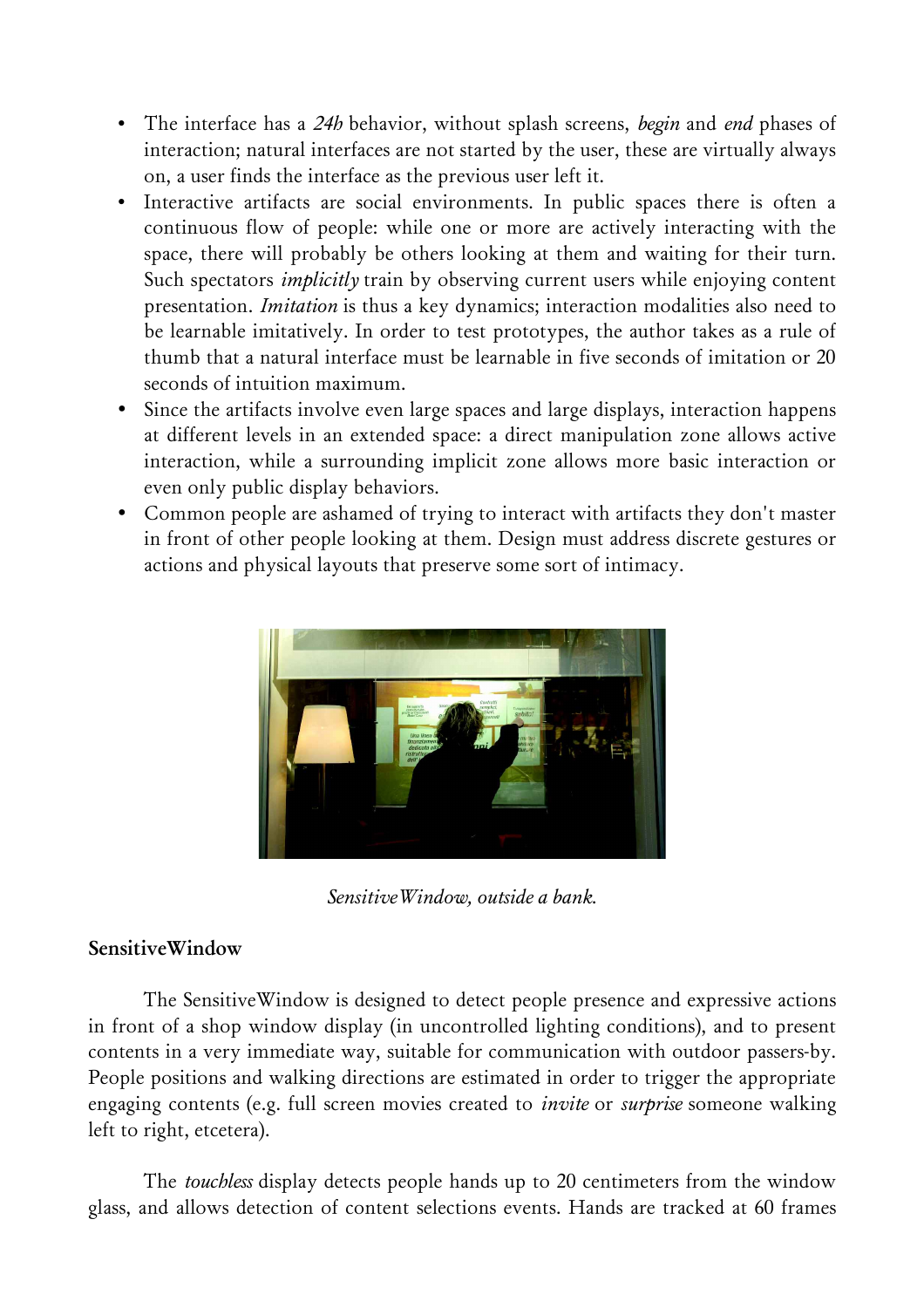per second; the resolution is 2 centimeters. The interface is based on a series of fullscreen movies, a series of seamless transitions to move from movie to movie, and a series of smaller movies for content selection; this results in a very dynamical shopwindow.

## **EXPRESSIONS**

Interaction, the communication between people and machines, can be described as the play of *human expressions* and *artifact expressions*. These two groups of messages are mutually influenced (i.e. interaction depends on feedback – proper feedback loops can enable spontaneous processes of disambiguation). The next two sections highlight the key features of both categories.

## **HUMAN EXPRESSIONS**

Human expressions can be very rich, subtle, and thus difficult to sense and interpret by computers. In order to facilitate the recognition of behaviors, implicit constraints are introduced through architecture and interface design: people are not instructed how to express themselves, but they are naturally induced to act in ways that can be easily interpreted. This approach makes it possible to avoid introducing explicit instructions or constraints that would catch people attention and distract from the content itself. These implicit constraints range from ergonomic ones to the design of visual elements and continuous interface feedback in time.

Human expressions that are meaningful for the technology-enhanced artifact can be divided into two main categories: *implicit* expressions and *explicit* expressions.

In this framework, the concept of human expression is mainly related to the concept of interest: as the attention of the person gets focused on a particular, this is manifested through expression that the machine can detect and interpret; complex, codified language are thus excluded; the vocabulary is kept as basic as possible.

Explicit or voluntary expressions include: touch (for targets inside the manipulation space), deictics (for target outside the manipulation space), manipulation of physical objects (6 degrees of freedom), manipulation of virtual objects (in most cases movements on a 2D surface), and mutual or reciprocal actions on more than one object. Implicit or unconscious expressions include gaze (as a sign of interest, not as a source for visual control), stopping in front of something, getting near something, and affective states, such as calm and anxiety, talking to a fellow or listening to the artifact.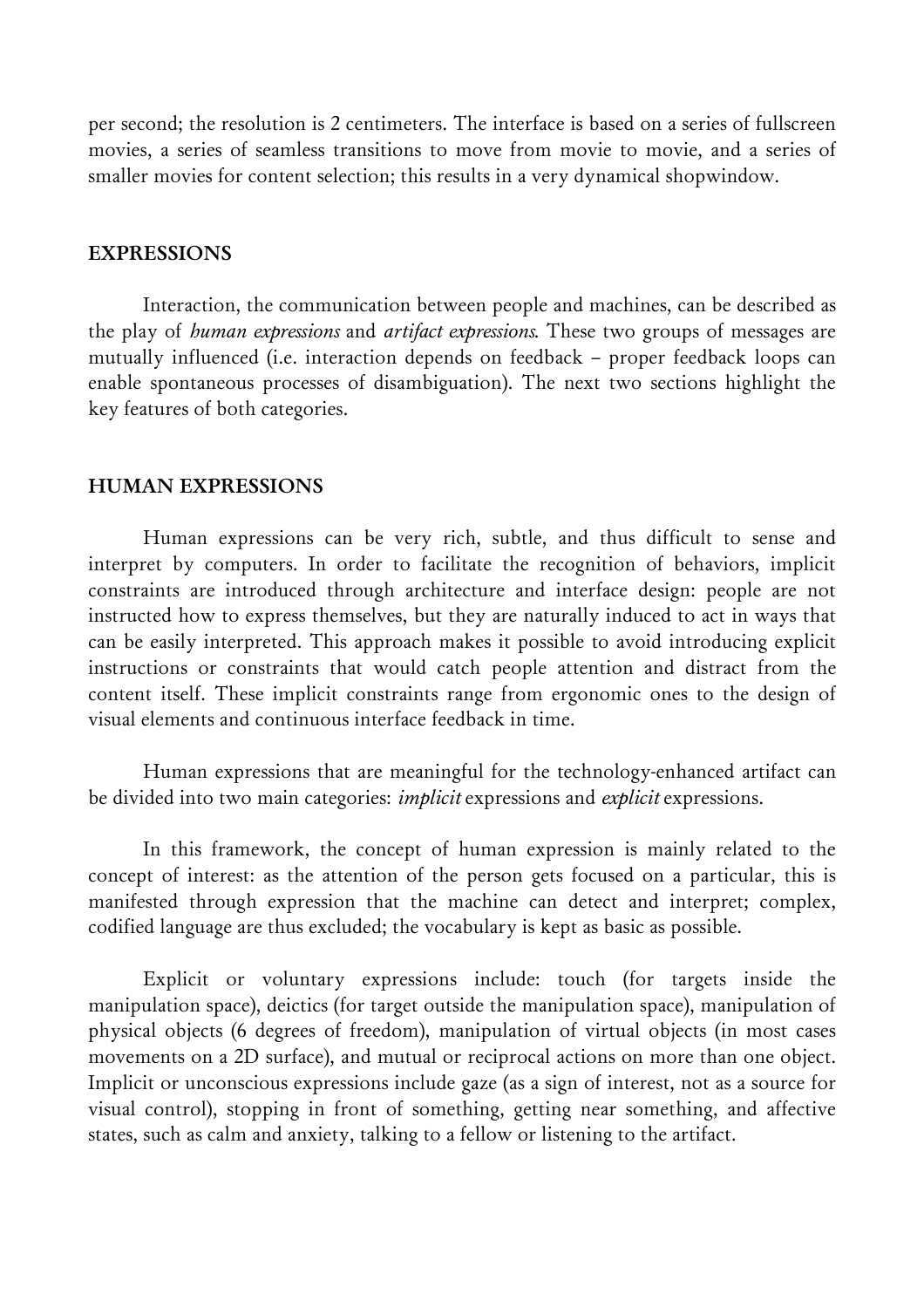## **SensitiveSpaceSystem**

The SensitiveSpaceSystem is a set of furniture designed to create partitions in public spaces. It is made up of the artifacts described in this document, and computer controlled color wall elements, odour emitters and directional speakers. All the artifacts communicate the sensing and presentation events to a main server, that orchestrates the overall place experience by controlling the color of the wall elements and the odours in the environment, and sending appropriate commands back to the single artifacts, when needed, changing contents or shifting behaviors. These commands cannot take control over contents that are currently used by people, thus leaving a sense of full control to visitors. The stylistic coherence among the artifacts given by this natural interaction framework is fundamental when assembling extensive experience like in the case of these spaces.

# **WHOLE ARTIFACT**

People interaction with technology-enhanced objects or spaces is not simply defined by the nature of the interface in a strict sense; persons are influenced by the physical and social situation they are in (i.e. presence of other people, outdoor or indoor environment, et cetera). For this reason, design must consider such aspects, integrating technology in the overall context: it is the whole context that communicates. To stress the importance of this issue, the author suggests to use the term *whole artifact* to define enhanced spaces and devices integrated in order to be perceived by people as a *coherent* interactive environment. Someway related to this, Bill Buxton's personal mantra states: "Ultimately, we are deluding ourselves if we think that the products that we design are the "things" that we sell, rather than the individual, social and cultural experience that they engender, and the value and impact that they have. Design that ignores this is not worthy of the name" [9].





*SensitiveSpaceSystem, two different prototypes.*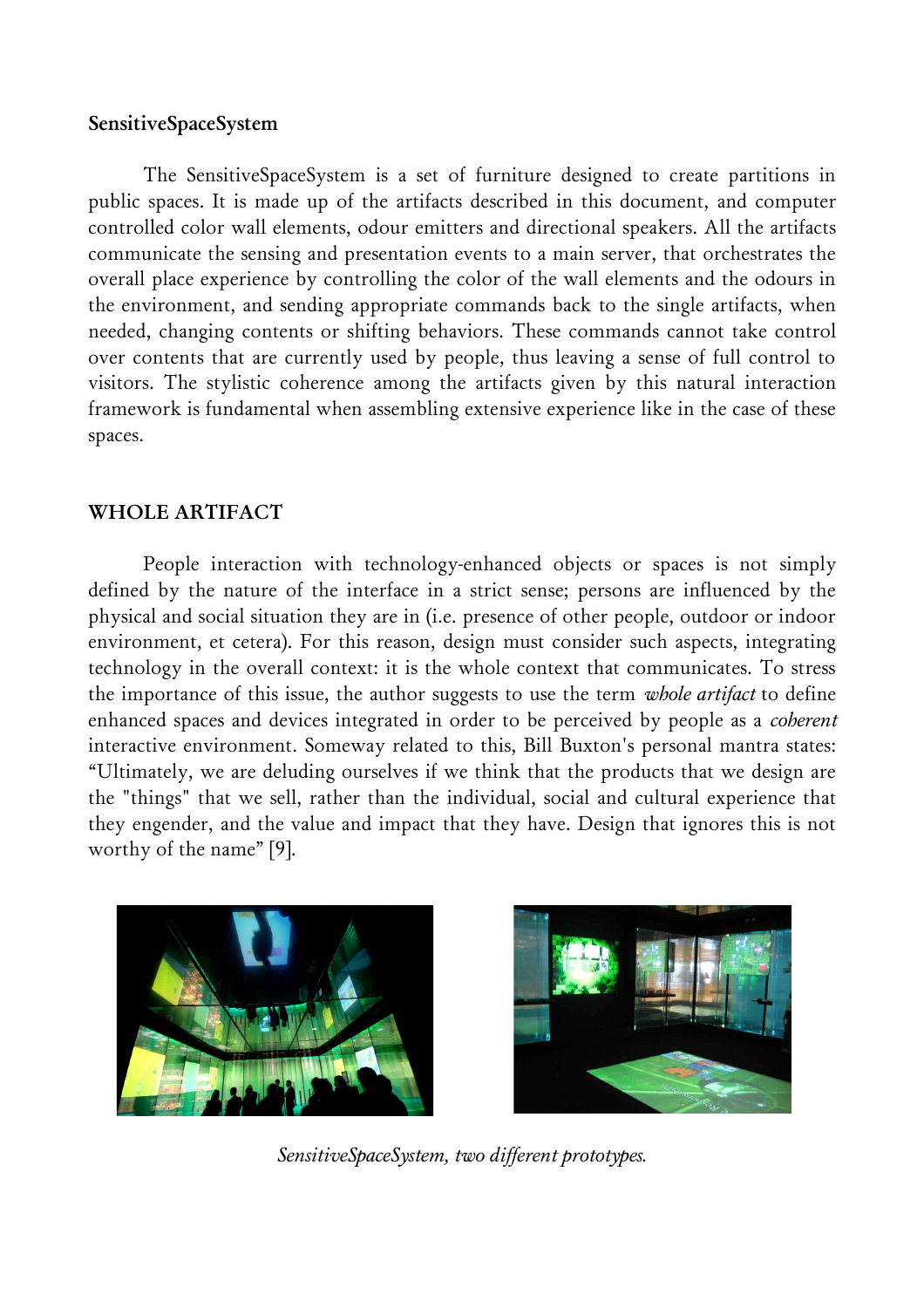Note that sensors, computers, and the whole technological infrastructure are not visible to users, concealed in the overall architecture and furniture, so that their attention can be focused on content. The integration of computation and media into physical objects and spaces results in an augmentation: contextualized, intelligent digital content manifest in the environment, thus enabling real objects and places to communicate with people, creating experiences that retain the best of both domains. Glorianna Davenport et al. wrote: "Over the centuries, stories have moved from the physical environment (around campfires and on the stage), to the printed page, then to movie, television, and computer screens. Today, using […] sensing technologies, story creators are able to bring digital stories back into our physical environment" [10].

Physicality helps people think and learn, and affords interaction modalities. The author implemented interactive floors, tables, walls [11], windows, appliances and rooms [12]; all such settings provide a volume or area to manifest (e.g. visualize) content, and an ergonomic constraint, to *help interaction by limiting the possible actions*.

A visualization of digital information on a table that fits the entire table surface is not perceived as a table with an image on it, but as an enhanced table, as an entity. This shifts the approach of people with it, and involves spontaneous interaction modes that would not be available if it would not fit; it is a kind of experience humans are not used to. Similarly, this happens when content is presented with its actual size in the real world (i.e. a person displayed on a wall with a height of 1.75 meters or a dish displayed on a table with a diameter of 25 centimeters).



*Experiments with interactive filmed characters.*

William J. Mitchell, from MIT Media Lab, wrote: "Architecture is no longer simply the play of masses in light. It now embraces the play of digital information in space" [13]. The challenge for researchers and designers is to understand that it is something new, which can't be approached with traditional schemes. The author's goal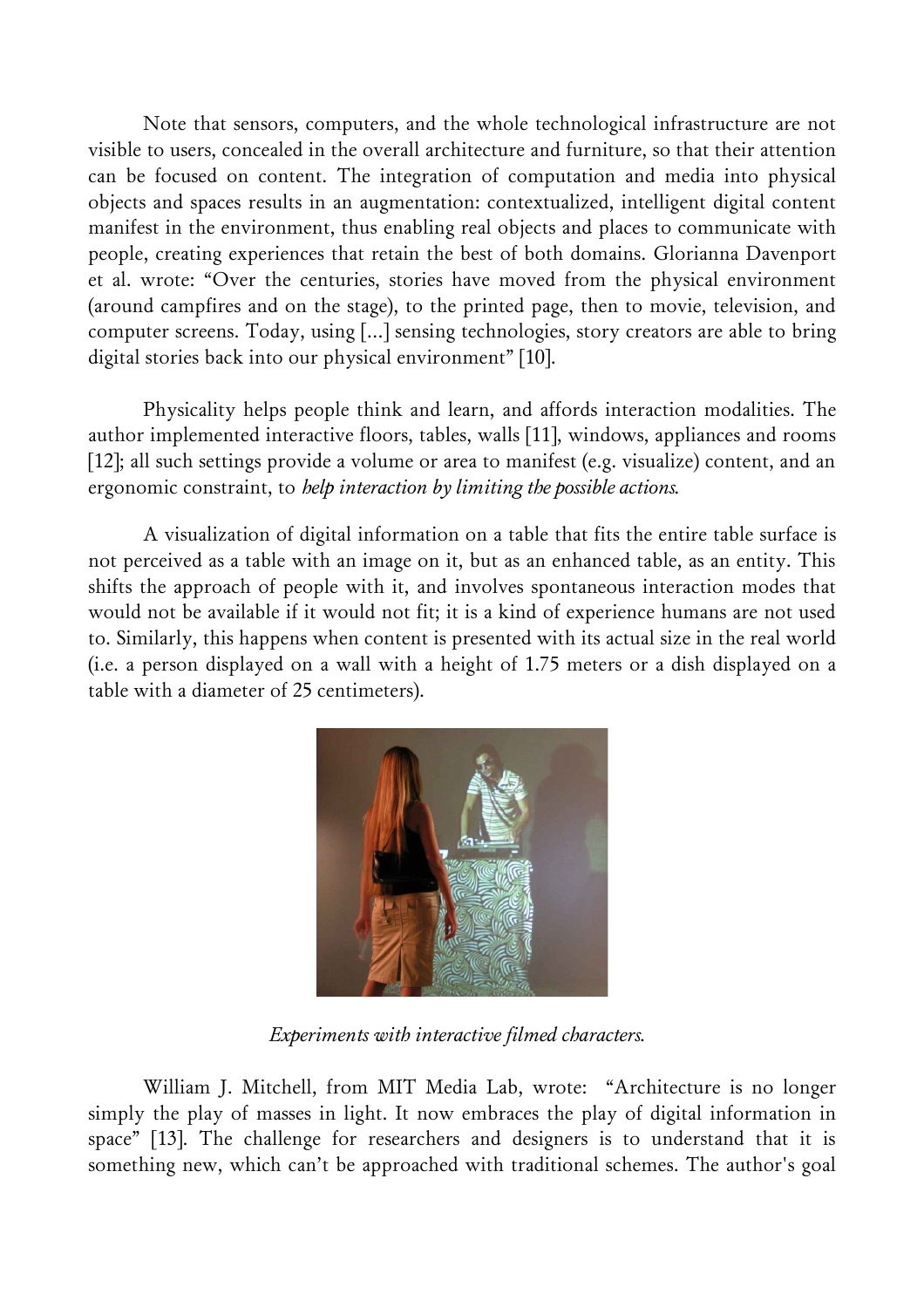when designing an experience is to shape the space so that it becomes a place, that has emotional and intellectual impact on people.



*By placing wine bottles on the table, their virtues are depicted on the surface.*

Since the artifact becomes part of a public space, it has to be *aesthetically pleasing*. This requirement also impacts interaction; Donald Norman highlighted how an attractive device improves interaction in terms of usability: since the person is charmed by the object, he will be much more creative in finding out how to interact with it, and will better accept the problems that could arise [14]. Oscar Wilde wrote: "Beauty is a form of genius -- is higher, indeed, than genius, as it needs no explanation" [15]. Aesthetics as an enabler for immediacy: the different features of natural interaction often find unpredictable relations.

# **PRESENTATION**

The way the artifacts express will be described in the following sections. The focus of this text is on visualization on a 2D surface, since it is the most used channel. The purpose of the proposed method is to be in line with the principles enumerated in the previous sections: interface has to be clean, minimal, and support people attention and curiosity.

The problem of natural interface appearance design is closer to the creative problem of film directors and artists than it is to usability engineering. It is the problem of creating an illusory experience, so to enable users' everyday interaction capabilities; for this reason also visual control of pointers is refused. The visual languages to which to refer are photography, cinema, and modern computer games, instead of GUIs; in all such fields content is put in front of users, as immersive as possible; in order to leave people attention on content, functional elements are made less invasive as possible.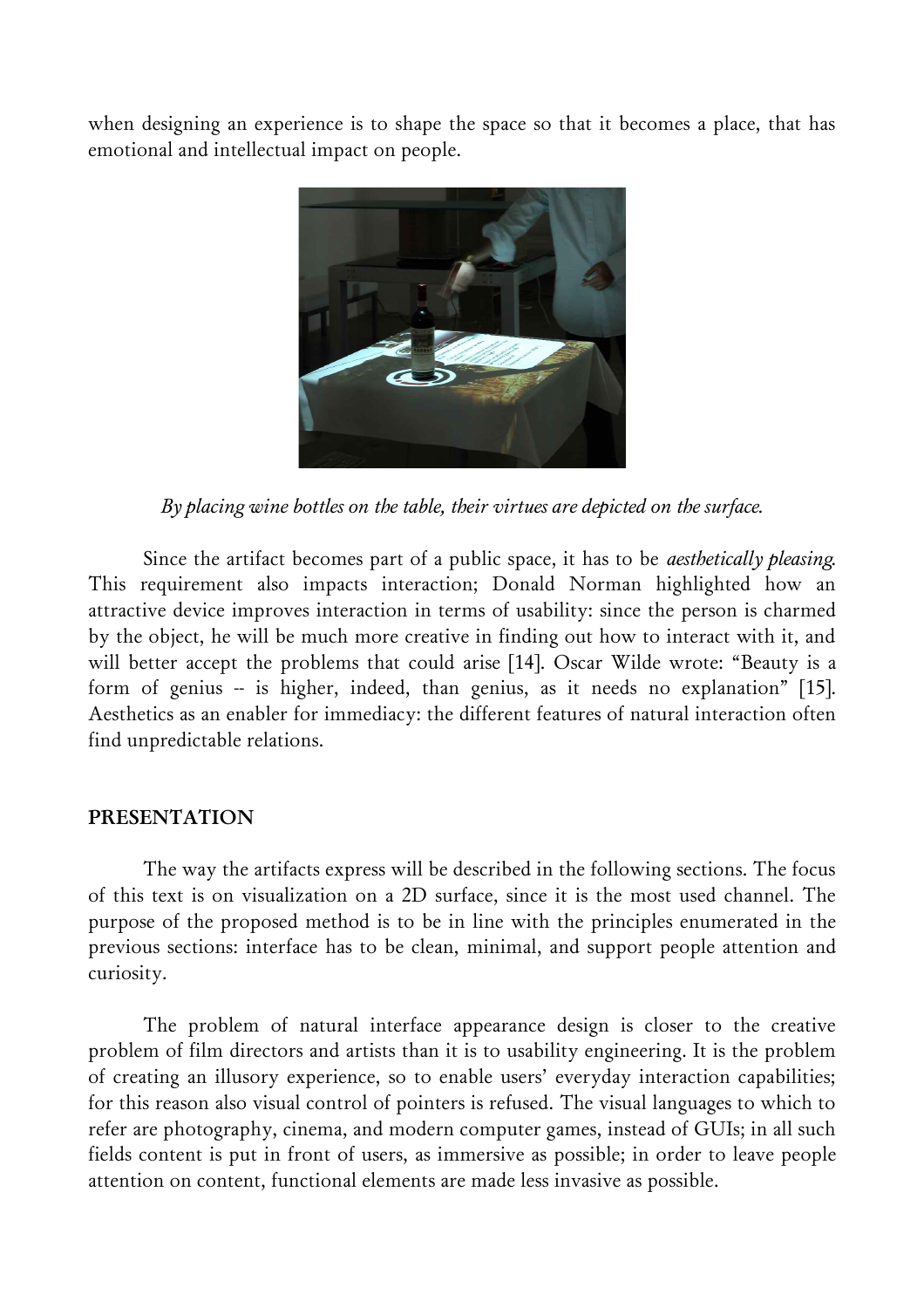Natural interfaces are not static. The audiovisual *liveliness* of the interface, specially when not interacted, conveys a sense of interactivity, and makes the artifact more appealing.



*SensitiveWall, Bubbles and Towers interfaces.*

## **SensitiveWall**

The SensitiveWall consists in a large vertical *touchless* display able to detect hands' presence in real time, and a set of software templates that present digital content on screen. Hands are tracked in *3D* in front of the display area, up to 30 centimeters from the surface, at 60 frames per second; the resolution is less than 4 millimeters. Three templates (*Bubbles*, *Landscape*, *Towers*) are used to arrange and modulate contents' behavior.

Liveliness is expressed through a fluid continuous motion of contents: attraction and repulsion of bubbles, spin of towers' discs at different speeds, accelerated and decelerated viewpoint translation on a large landscape. Contents can be dynamically added, erased or substituted at runtime through a remote control server. People can move contents just by waving their hands in front of the screen; in order to make contents manifest (e.g. play and zoom for a video) it is sufficient to move a hand close to the content. Special behaviors are enabled when there's no one around the artifact for a long time (it becomes an ambient display) and when someone is passing by (in an area up to 3x2 meters in front of the display), in order to engage people.

## **SPATIAL ORGANIZATION**

Visuospatial perception is humans' ability to process and interpret visual information about where objects are located in space. It represents the relation between physical space around the person and what the person senses. Human mind is well suited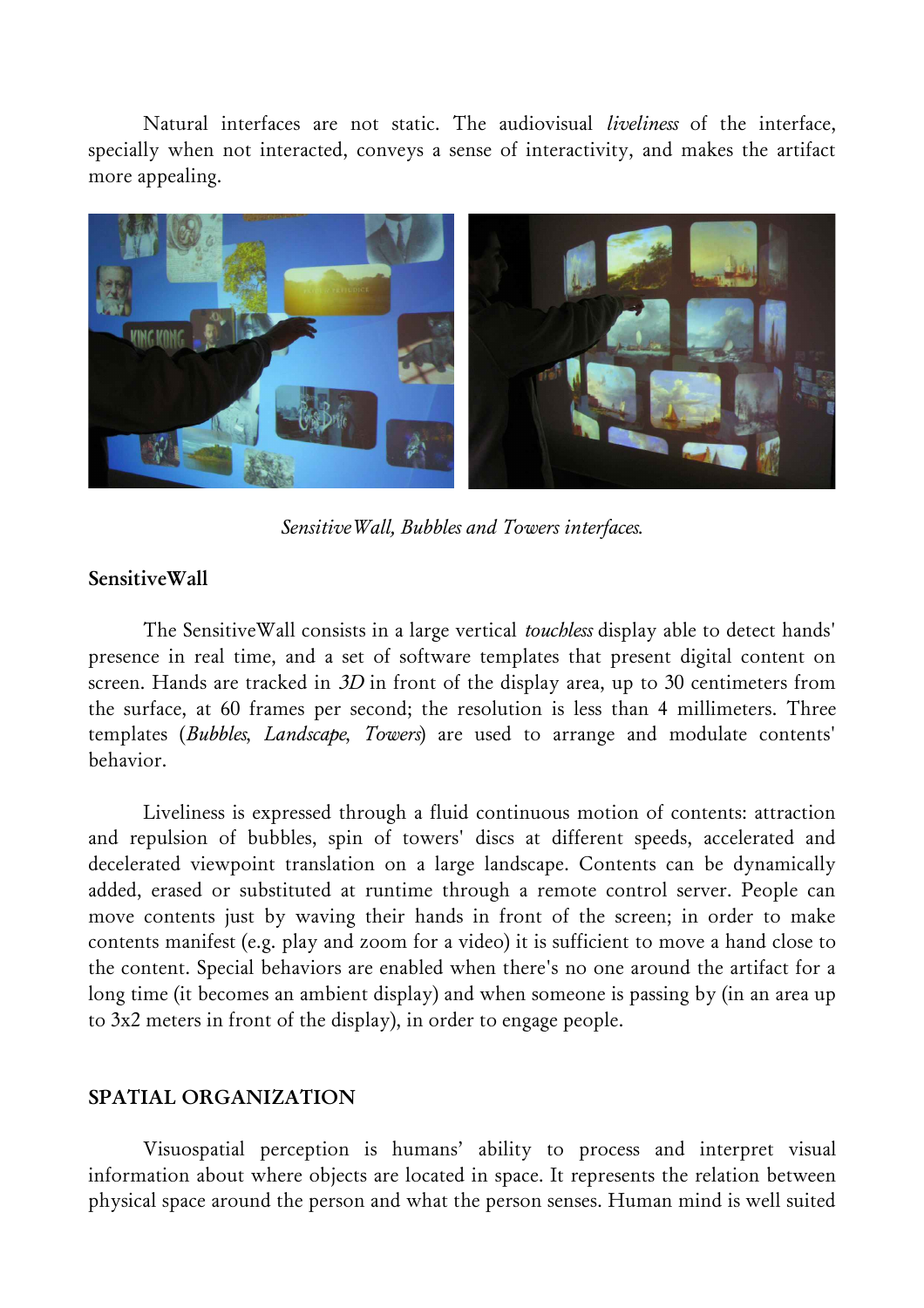to deal with information that is spatially located, so digital information can be made more accessible and understandable by a mapping to physical space; for this reason natural interfaces exploit a strict spatial organization.

Contents are arranged spatially, instead of being organized in a series of displays; allowing a simple and coherent navigation which simulates reality. On the contrary, the hypertext navigation paradigm is based on an abstract series of jumps from one piece of information to another, with no spatial reference. All the relations between objects must be actively stored in users' memory, increasing the cognitive effort; in natural interfaces such relations are visualized in front of users. In such a framework, similar contents (according to some context sensitive criteria) are expected to be near, and hierarchical relations are self evident, without requiring to be expressed by additional visual cues.

In order to fulfill such requirements, the author chose to exploit tri-dimensional perspective visualization (among which a 2D orthogonal view is just a particular case); this is well supported by today's hardware, and it also satisfies the fact that the rules that govern the whole representation are unique and minimal. Just a single, full screen (i.e. no windows, no menus, no bars) view is used, where either the whole content world or a single portion that moves coherently (i.e. continuously) is visualized at a time, depending on the particular design (either the objects or the point of view moves, not both). This concept is similar to the zooming user interface [16], but stricter.



*Screenshot from a grid based zooming presentation tool.*

# **CONTENTS**

The virtual space described in the previous section is populated by pieces of content. A piece of content  $c$  is defined as a single 3D audiovisual object (possibly associated to smell information), whose appearance changes in time in the general case,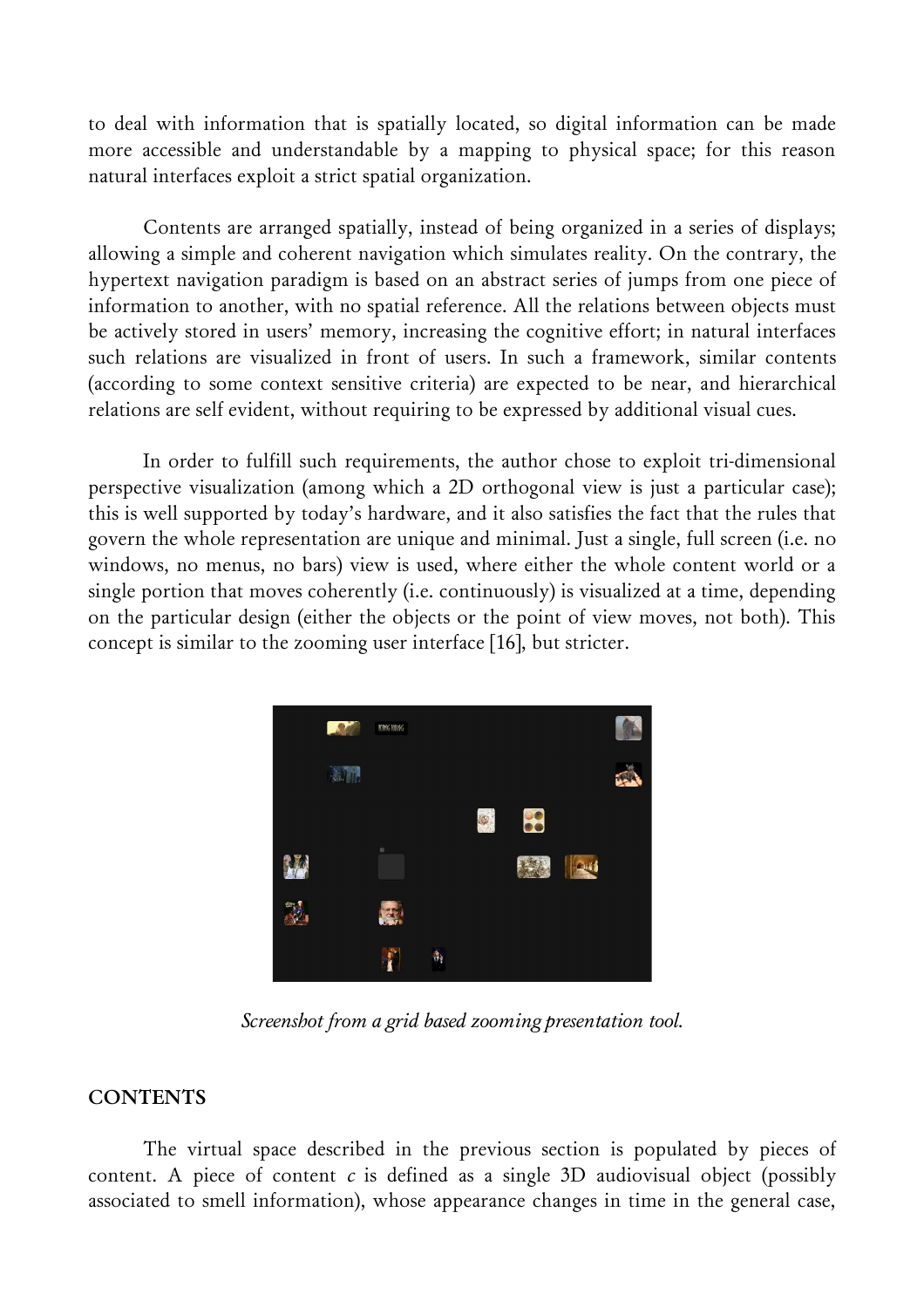and that can rigidly move in the 3D space. The appearance of the interface *I* is defined as the sum of all the pieces of content, with no additional elements. Note that there is no mention of widgets or other functional elements, even if some pieces of content may play the same role.

$$
I=\sum c
$$

Every piece of content has a function to manifest (e.g. play the movie); in addition to this functionality, these can move (3 DOFs), rotate (3 DOFs) and scale (uniform scaling, 1 DOF only, although this is similar to motion along the axis perpendicular to the view plane); their transparency and audio volume can change as well. As already stated, all such transformations are seamless, continuous; every property has an important role towards people attention: size is a natural hint for importance; agitation is a hint for urgency (motion is the sign that something is changing, that a novelty is coming).

Note that all this *removes the concept of icon*, and even the concept of thumbnail, since these will be replaced by the piece of content itself, displayed at different sizes. Moreover, a single piece of content presents only a single face at a time, it cannot be duplicated or shown from different views at a time; the perceived unity of the object is preserved.

As a general criterion, visualization is kept as simple as possible, through a reduction of the graphical elements, fonts and colors; information is split between different channels (e.g. video, sound notification, digitalized speech, written text), since visual, audio and linguistic information is processed in parallel by the human brain, thus reducing the cognitive effort. Whenever possible, high level information is represented by means of elementary sensory stimuli, which can be processed by perceptual intelligence.



*Media manipulation on the SensitiveTable.*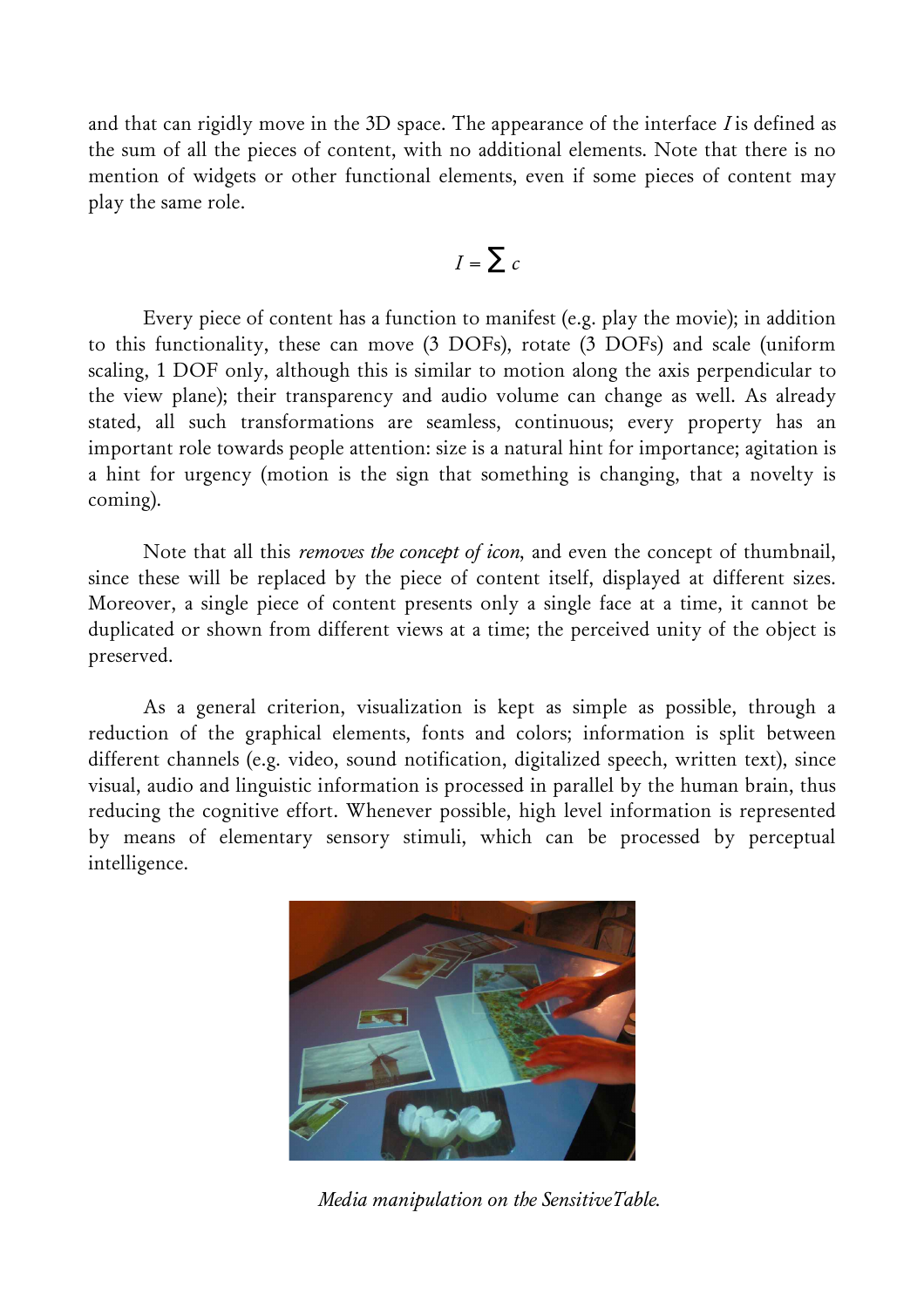## **SensitiveTable**

The SensitiveTable is a large multi-touch display that can detects and track the surface of people hands in contact with it at 60 frames per second with a resolution of about 1.5 millimeters. A software application framework allows the creation of custom *natural* experiences. The table is equipped with array microphones and RFID antennas on its edges. The table runs a speaker independent speech recognition engine, based on a very small vocabulary, that is invoked only in specific circumstances. RFID tagged objects are used to populate the interface with contents, activate functions and authenticate users.

Due to its analytical nature (high resolution and multi-point gestures), the table in the public space is used mostly as a form of digital mediation between two or more persons (e.g. consultant and customer): the expert can lead the novice through the more complex and less intuitive dynamics of interaction.

## **CONCLUSIONS**

In addition to the traditional features of interactive digital media, like updatability, freedom of users' to follow their curiosity and interests, logging of people behaviors and real time statistics, the proposed natural interfaces feature a specific architectural aesthetics about how to move computation to the real world, creating immersive experiences that involve people senses in the physical space.

The problem of communication of content is approached from a creative, artistic point of view, in the case of movie pictures, signage and marketing, computer games. It is addressed from an aseptic scientific research perspective in the case of computer interfaces. It has been shown here instead (through theory and practices that work in the real world) how an integrated approach benefices both these domains.

Alan Kay said in 1971: "Don't worry about what anybody else is going to do... The best way to predict the future is to invent it". This is why the approach proposed here is much more involved in progressing in this revolution through working prototypes than through writing scientific papers.

#### **ACKNOWLEDGEMENTS**

The author wishes to thank Stefano Baraldi for his work on the SensitiveTable prototype, Marcello Persiani of 3M for providing the exact quote from *Dune*, Daniele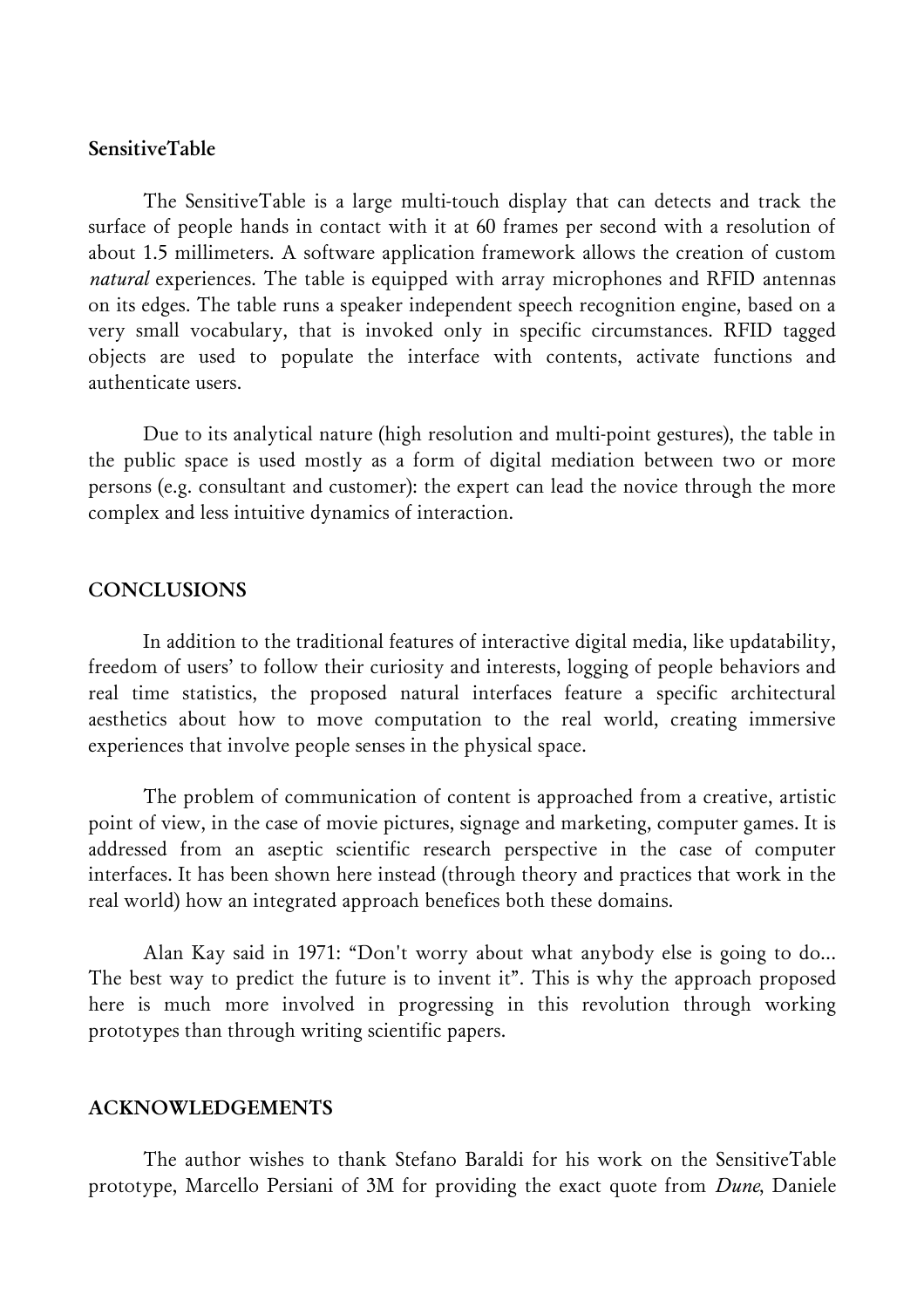Modesto for his great ideas about the SensitiveAdv, Francesco Buso for suggesting the wonderful quote by Oscar Wilde and all the friends that through their talent and effort make iO a so special company.



*Alessandro Valli*

# **ABOUT THE AUTHOR**

Alessandro is an Italian interactive systems engineer and experience designer. He received his MS and PhD degrees in Computer Engineering from the University of Florence, in 2000 and in 2004. In 2001 he started focusing on the topic of natural interaction between humans and machines.

After doing academic research and professional consulting for six years, in 2005 Alessandro quit his position at the University to join the iO company, and founded Natural Interaction, a research initiative that investigates intuitive forms of relationship between communicative artifacts and common people in public spaces. Alessandro lives and works in Chianti, Tuscany, Italy.

## **REFERENCES**

[0] Mark Weiser and John Seely Brown, *Designing calm technology*, Xerox PARC, 1995.

[1] Donald Norman, *The design of everyday things*, Doubleday, 1990.

[2] Flavia Sparacino, *Narrative spaces: bridging architecture and entertainment via interactive technology*, 6th International Conference on Generative Art, Milan, Italy, 2002.

[3] Paul Dourish, *A foundational framework for situated computing*, CHI 2000 Workshop on Situated Computing, 2000.

[4] Bay-Wei Chang and David Ungar, *Animation: from cartoons to the user interface***,** Technical Report TR-95-33, Sun Microsystems, 1995.

[5] Alex Pentland, *Smart rooms*, Scientific American, Vol. 274, No. 4, April 1996.